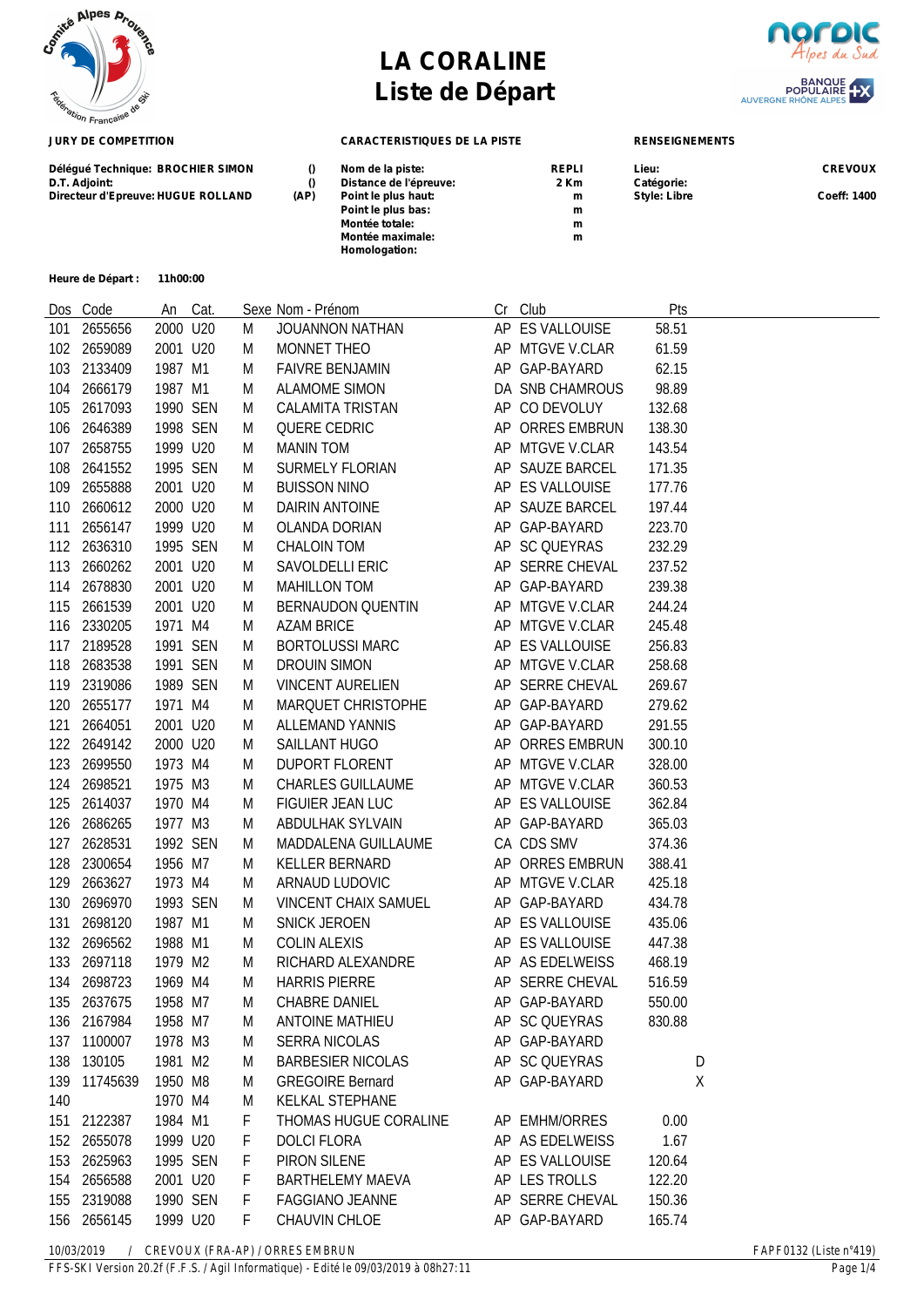|     | Dos Code                                                                                           | An       | Cat. |   | Sexe Nom - Prénom          | Cr | Club                | Pts    |  |  |
|-----|----------------------------------------------------------------------------------------------------|----------|------|---|----------------------------|----|---------------------|--------|--|--|
| 157 | 2661369                                                                                            | 2000 U20 |      | F | <b>JAVELAUD CECILE</b>     |    | AP AS EDELWEISS     | 185.64 |  |  |
| 158 | 2156110                                                                                            | 1985 M1  |      | F | <b>CHAIX EMILIE</b>        |    | AP GAP-BAYARD       | 202.81 |  |  |
| 159 | 2662677                                                                                            | 1974 M3  |      | F | QUERE FROITZHEIM EGLANTINE |    | AP MTGVE V.CLAR     | 232.55 |  |  |
| 160 | 2693350                                                                                            | 1981 M2  |      | F | <b>HERMITE HELENE</b>      |    | AP SERRE CHEVAL     | 261.75 |  |  |
| 161 | 2680628                                                                                            | 1971 M4  |      | F | <b>BELLIVIER SANDRINE</b>  |    | AP MTGVE V.CLAR     | 267.81 |  |  |
| 162 | 2618100                                                                                            | 1993 SEN |      | F | <b>LAGARDE STEFFI</b>      |    | AP GAP-BAYARD       | 276.22 |  |  |
| 163 | 2632765                                                                                            | 1974 M3  |      | F | <b>BAUDINO MURIEL</b>      |    | AP ES VALLOUISE     | 296.09 |  |  |
| 164 | 2658559                                                                                            | 1999 U20 |      | F | <b>BOREL COLINE</b>        |    | AP GAP-BAYARD       | 313.94 |  |  |
| 165 | 2680145                                                                                            | 1976 M3  |      | F | <b>MEYER MIRIAM</b>        |    | AP MTGVE V.CLAR     | 317.83 |  |  |
| 166 | 2669230                                                                                            | 1970 M4  |      | F | PROCHET CHRISTINE          |    | AP MTGVE V.CLAR     | 320.71 |  |  |
| 167 | 2135006                                                                                            | 1983 M2  |      | F | <b>GENTA MARION</b>        |    | AP ES VALLOUISE     | 411.95 |  |  |
| 168 | 2695700                                                                                            | 1980 M2  |      | F | PRUD'HOMME ALICE           |    | AP ES VALLOUISE     | 425.51 |  |  |
|     |                                                                                                    |          |      |   |                            |    |                     |        |  |  |
| 169 | 2682696                                                                                            | 1978 M3  |      | F | POINSONNET STEPHANIE       |    | AP MTGVE V.CLAR     | 457.64 |  |  |
| 170 | 2682229                                                                                            | 1971 M4  |      | F | <b>DUPONT KARINE</b>       |    | AP SERRE CHEVAL     | 502.78 |  |  |
| 171 | 2694062                                                                                            | 1973 M4  |      | F | <b>AZABANT SANDRINE</b>    |    | AP ORRES EMBRUN     | 802.25 |  |  |
| 172 | 11776535                                                                                           | 1996 SEN |      | F | MADDALENA ANNE MARIE       |    | CA CDS SMV          |        |  |  |
| 201 | 2667027                                                                                            | 2002 U17 |      | M | <b>GROS MAXIME</b>         |    | AP ES VALLOUISE     | 119.62 |  |  |
| 202 | 2667105                                                                                            | 2002 U17 |      | M | <b>GONNON LOUIS</b>        |    | AP GAP-BAYARD       | 135.39 |  |  |
| 203 | 2667037                                                                                            | 2002 U17 |      | M | <b>BORDET COLIN</b>        |    | AP MTGVE V.CLAR     | 137.33 |  |  |
| 204 | 2658773                                                                                            | 2003 U17 |      | M | <b>MARSEILLE NATHAN</b>    |    | AP GAP-BAYARD       | 170.94 |  |  |
| 205 | 2674908                                                                                            | 2003 U17 |      | M | <b>BRUNET JULIEN</b>       |    | AP ORRES EMBRUN     | 180.83 |  |  |
| 206 | 2662304                                                                                            | 2002 U17 |      | M | <b>FONTAINE ELI</b>        |    | AP ORRES EMBRUN     | 186.36 |  |  |
| 207 | 2675536                                                                                            | 2002 U17 |      | M | <b>DELABELLE JULES</b>     |    | AP GAP-BAYARD       | 206.68 |  |  |
| 208 | 2670581                                                                                            | 2003 U17 |      | M | CHEVALIER BOIVERT QUENTIN  |    | AP AS EDELWEISS     | 303.15 |  |  |
| 209 | 2691735                                                                                            | 2002 U17 |      | M | <b>DIEUZY VICTOR</b>       |    | AP GAP-BAYARD       | 303.44 |  |  |
| 210 | 2681634                                                                                            | 2002 U17 |      | M | DARBOIS TIMOTHEE           |    | AP ORRES EMBRUN     | 323.16 |  |  |
| 211 | 2670362                                                                                            | 2003 U17 |      | M | <b>DELMAS BENJAMIN</b>     |    | AP GAP-BAYARD       | 331.05 |  |  |
| 212 | 2667036                                                                                            | 2002 U17 |      | M | <b>BERAUD ANTONIN</b>      |    | AP MTGVE V.CLAR     | 376.78 |  |  |
| 213 | 2676418                                                                                            | 2003 U17 |      | M | <b>MEIER MATHIS</b>        |    | AP AS EDELWEISS     | 433.94 |  |  |
| 214 | 2671835                                                                                            | 2003 U17 |      | M | <b>GARIN JOSEPH</b>        | AP | <b>ORRES EMBRUN</b> | 916.31 |  |  |
| 215 | 2676576                                                                                            | 2003 U17 |      | M | PIERS SVEN                 |    | AP MTGVE V.CLAR     |        |  |  |
| 216 | 2693022                                                                                            | 2002 U17 |      | M | <b>HERMELIN NOA</b>        |    | AP ORRES EMBRUN     |        |  |  |
| 221 | 2664336                                                                                            | 2003 U17 |      | F | PRONO CLARA                | AP | <b>ORRES EMBRUN</b> | 200.93 |  |  |
|     | 222 2671004                                                                                        | 2003 U17 |      | F | PROCHET ALICE              |    | AP MTGVE V.CLAR     | 230.91 |  |  |
| 223 | 2647938                                                                                            | 2002 U17 |      | F | <b>SILVE LOUNA</b>         |    | AP ORRES EMBRUN     | 241.85 |  |  |
|     | 224 2669094                                                                                        | 2003 U17 |      | F | <b>CROSE JEANNE</b>        |    | AP SAUZE BARCEL     | 258.20 |  |  |
| 225 | 2681228                                                                                            | 2003 U17 |      | F | <b>STRIBY LEONIE</b>       |    | AP AS EDELWEISS     | 282.45 |  |  |
|     | 226 2667038                                                                                        | 2002 U17 |      | F | <b>GONON CHARLINE</b>      |    | AP MTGVE V.CLAR     | 305.53 |  |  |
|     | 227 2667022                                                                                        | 2002 U17 |      | F | <b>BAPTISTE LOUNA</b>      |    | AP ES VALLOUISE     | 318.36 |  |  |
|     | 228 2670582                                                                                        | 2003 U17 |      | F | COSTAGLIOLA CAMILLE        |    | AP AS EDELWEISS     | 349.40 |  |  |
|     | 229 2671113                                                                                        | 2002 U17 |      | F | PRIGENT LEA                |    | AP SAUZE BARCEL     |        |  |  |
|     | 2676226                                                                                            | 2003 U17 |      |   | THEVENET CAMILLE           |    |                     |        |  |  |
| 230 |                                                                                                    |          |      | F |                            |    | AP SAUZE BARCEL     |        |  |  |
| 231 | 2676228                                                                                            | 2003 U17 |      | F | DE BAETS ALESSIE           |    | AP SAUZE BARCEL     |        |  |  |
| 232 | 2681633                                                                                            | 2003 U17 |      | F | LAUBE STEPHANIE            |    | AP ORRES EMBRUN     |        |  |  |
|     | 233 2677630                                                                                        | 2003 U17 |      | F | VANWYMEERSCH JULIE         |    | AP ORRES EMBRUN     |        |  |  |
|     | 234 2652341                                                                                        | 2002 U17 |      | F | <b>JEAN TATIANA</b>        |    | AP SAUZE BARCEL     |        |  |  |
| 235 |                                                                                                    | 1978 M3  |      | F | REGAZZI CAROLINE           |    |                     |        |  |  |
| 241 | 2677531                                                                                            | 2004 U15 |      | M | RAULIN TIMOTHE             |    | AP ES VALLOUISE     |        |  |  |
|     | 242 2682819                                                                                        | 2005 U15 |      | M | <b>GIRAUD BRICE</b>        |    | AP ES VALLOUISE     |        |  |  |
| 243 | 2676777                                                                                            | 2004 U15 |      | M | <b>FRIBOURG QUENTIN</b>    |    | AP SAUZE BARCEL     |        |  |  |
| 244 | 2673533                                                                                            | 2004 U15 |      | M | TUILLIERE ANDEOL           |    | AP LES TROLLS       |        |  |  |
| 245 | 2681223                                                                                            | 2005 U15 |      | M | <b>ASTIER JEREMY</b>       |    | AP AS EDELWEISS     |        |  |  |
|     | 246 2676581                                                                                        | 2004 U15 |      | M | ROUX MATTEO                |    | AP MTGVE V.CLAR     |        |  |  |
|     | 247 2681629                                                                                        | 2005 U15 |      | M | <b>TURENNE MATTEO</b>      |    | AP ORRES EMBRUN     |        |  |  |
|     | 248 2674944                                                                                        | 2005 U15 |      | M | POINSONNET PABLO           |    | AP MTGVE V.CLAR     |        |  |  |
|     | 249 2667870                                                                                        | 2005 U15 |      | M | <b>GHENO PAUL</b>          |    | AP SERRE CHEVAL     |        |  |  |
| 250 | 2681876                                                                                            | 2005 U15 |      | M | <b>GRATRAUD GUILHEM</b>    |    | AP SAUZE BARCEL     |        |  |  |
| 251 | 2665736                                                                                            | 2005 U15 |      | M | SANSONNE NINO              |    | AP MTGVE V.CLAR     |        |  |  |
|     | 252 2684439                                                                                        | 2005 U15 |      | M | <b>AZABANT REMY</b>        |    | AP ORRES EMBRUN     |        |  |  |
|     | 253 2666041                                                                                        | 2004 U15 |      | M | <b>BORDET TITOUAN</b>      |    | AP SERRE CHEVAL     |        |  |  |
|     | 10/03/2019<br>CREVOUX (FRA-AP) / ORRES EMBRUN<br>FAPF0132 (Liste $n^{\circ}419$ )<br>$\frac{1}{2}$ |          |      |   |                            |    |                     |        |  |  |

*FFS-SKI Version 20.2f (F.F.S. / Agil Informatique) - Edité le 09/03/2019 à 08h27:12 Page 2/4*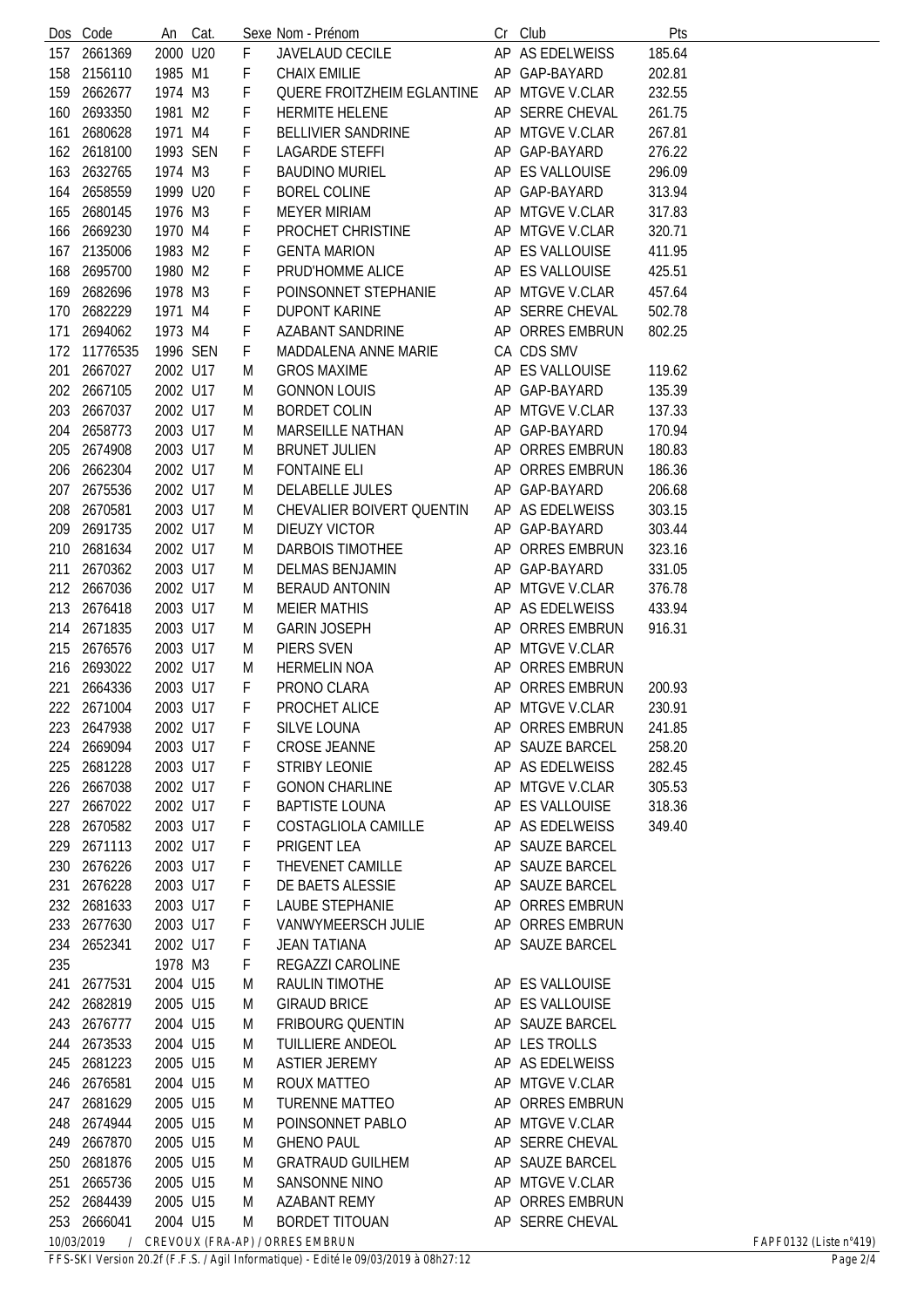|            | Dos Code               | An                   | Cat. |        | Sexe Nom - Prénom                                | Cr | Club                               | Pts                              |
|------------|------------------------|----------------------|------|--------|--------------------------------------------------|----|------------------------------------|----------------------------------|
| 254        | 2674021                | 2004 U15             |      | M      | <b>MOLINATTI TRISTAN</b>                         |    | AP MTGVE V.CLAR                    |                                  |
| 255        | 2681611                | 2005 U15             |      | M      | <b>MERAND THIBAULT</b>                           |    | AP ORRES EMBRUN                    |                                  |
| 256        | 2681486                | 2005 U15             |      | M      | <b>FRIONNET MATHIEU</b>                          |    | AP GAP-BAYARD                      |                                  |
| 257        | 2683859                | 2005 U15             |      | M      | <b>BLANC CYPRIEN</b>                             |    | AP SC QUEYRAS                      |                                  |
| 258        | 2683408                | 2005 U15             |      | M      | <b>BERTHIER ROMAIN</b>                           |    | AP LES TROLLS                      |                                  |
| 259        | 2676314                | 2004 U15             |      | M      | DROUET DORIAN                                    |    | AP AS EDELWEISS                    |                                  |
| 260        | 2676419                | 2004 U15             |      | M      | <b>COLOMBAN THOMAS</b>                           |    | AP AS EDELWEISS                    |                                  |
| 261        | 2687894                | 2005 U15             |      | M      | NIFENECKER IOURI                                 |    | AP LES TROLLS                      |                                  |
|            | 262 2688419            | 2004 U15             |      | M      | <b>FIGUIER ANTOINE</b>                           |    | AP ES VALLOUISE                    |                                  |
| 263        | 2695848                | 2004 U15             |      | M      | EL FAZANI SOFIANE                                |    | AP MTGVE V.CLAR                    |                                  |
|            | 264 2692882            | 2005 U15             |      | M      | <b>BADOUR YOHANN</b>                             |    | AP SAUZE BARCEL                    |                                  |
| 265        | 2696968                | 2005 U15             |      | M      | <b>FIQUET GASPARD</b>                            |    | AP GAP-BAYARD                      |                                  |
| 266        | 2688050                | 2005 U15             |      | M      | DE BAETS MAURO                                   |    | AP SAUZE BARCEL                    |                                  |
| 267        | 2681632                | 2005 U15             |      | M      | <b>CHAPUIS MILO</b>                              |    | AP ORRES EMBRUN                    |                                  |
| 268        | 2688048                | 2005 U15             |      | M      | <b>AMMEUX PAUL</b>                               |    | AP SAUZE BARCEL                    |                                  |
| 269        | 2683413                | 2005 U15             |      | M      | PIRAT MATHIAS                                    |    | AP LES TROLLS                      |                                  |
| 270        | 2656061                | 2004 U15             |      | M      | <b>BLANC GRAS BASTIEN</b>                        |    | AP ORRES EMBRUN                    |                                  |
| 271        | 2676582                | 2004 U15             |      | M      | <b>SARRON SWAN</b>                               |    | AP MTGVE V.CLAR                    |                                  |
| 281        | 2671606                | 2004 U15             |      | F      | <b>BASSA INA</b>                                 |    | AP ES VALLOUISE                    |                                  |
|            | 282 2667869            | 2005 U15             |      | F      | <b>RAFAITIN ELOISE</b>                           |    | AP SERRE CHEVAL                    |                                  |
| 283        | 2667872                | 2005 U15             |      | F      | <b>BONNARDEL MELIA</b>                           |    | AP SERRE CHEVAL                    |                                  |
| 284        | 2671604                | 2005 U15             |      | F      | PHILIP NINON                                     |    | AP SERRE CHEVAL                    |                                  |
| 285        | 2691656                | 2004 U15             |      | F      | <b>MERY VALENTINE</b>                            |    | AP GAP-BAYARD                      |                                  |
| 286        | 2682675                | 2005 U15             |      | F      | <b>BUISSON ROMANE</b>                            |    | AP ES VALLOUISE                    |                                  |
| 287        | 2650912                | 2004 U15             |      | F      | <b>FOURNIER ROSEC MARGAUX</b>                    |    | AP LES TROLLS                      |                                  |
| 288        | 2682228                | 2004 U15             |      | F      | MARTIN COLINE                                    |    | AP SERRE CHEVAL                    |                                  |
| 289        | 2683414                | 2005 U15             |      | F      | VASSEL LOU ANN                                   |    | AP LES TROLLS                      |                                  |
| 290        | 2670541                | 2004 U15             |      | F      | ROMO DUPONT AILEEN                               |    | AP SERRE CHEVAL                    |                                  |
| 291        | 2681766                | 2005 U15             |      | F      | <b>DUPORT ANAELLE</b>                            |    | AP MTGVE V.CLAR                    |                                  |
|            | 292 2681489            | 2005 U15             |      | F      | <b>DUPONT LEFEBVRE JEANNE</b>                    |    | AP GAP-BAYARD                      |                                  |
| 293        | 2683353                | 2005 U15             |      | F      | RUCINSKI NATACHA                                 |    | AP GAP-BAYARD                      |                                  |
| 294        | 2690974                | 2004 U15             |      | F      | LADA CLEMENCE                                    |    | AP GAP-BAYARD                      |                                  |
| 295        | 2694100<br>296 2677818 | 2004 U15             |      | F      | <b>BAILLON ALBANE</b><br><b>VIANO BELLANDINE</b> |    | AP ORRES EMBRUN                    |                                  |
|            | 2688051                | 2004 U15             |      | F      | PRIGENT MAIWEN                                   |    | AP ES VALLOUISE<br>AP SAUZE BARCEL |                                  |
| 297<br>298 | 2688049                | 2005 U15<br>2005 U15 |      | F<br>F | <b>GIACOPINI ANAIS</b>                           |    | AP SAUZE BARCEL                    |                                  |
| 299        | 2688788                | 2005 U15             |      | F      | ROUGON SVETLANA                                  |    | AP SAUZE BARCEL                    |                                  |
| 300        | 2663536                | 2004 U15             |      | F      | <b>JEAN FAUSTINE</b>                             |    | AP SAUZE BARCEL                    |                                  |
| 301        | 2673598                | 2005 U15             |      | F      | <b>COLLET LEA</b>                                |    | AP LES TROLLS                      |                                  |
| 311        | 2687881                | 2006 U13             |      | M      | <b>BOURCIER MATHIAS</b>                          |    | AP SC QUEYRAS                      |                                  |
|            | 312 2686452            | 2006 U13             |      | M      | ANCEL THEO                                       |    | AP ORRES EMBRUN                    |                                  |
| 313        | 2687635                | 2006 U13             |      | M      | ARNAUD NOE                                       |    | AP MTGVE V.CLAR                    |                                  |
| 314        | 2691469                | 2007 U13             |      | M      | <b>CHAPUIS LAURIC</b>                            |    | AP ORRES EMBRUN                    |                                  |
|            | 315 2675199            | 2007 U13             |      | M      | RICHARD CLEMENT                                  |    | AP AS EDELWEISS                    |                                  |
|            | 316 2684257            | 2007 U13             |      | M      | ANDRILLON GASPARD                                |    | AP LES TROLLS                      |                                  |
| 317        | 2691770                | 2007 U13             |      | M      | ABDULHAK FLORIN                                  |    | AP GAP-BAYARD                      |                                  |
| 318        | 2678751                | 2007 U13             |      | M      | POINSONNET MAHE                                  |    | AP MTGVE V.CLAR                    |                                  |
| 319        | 2681874                | 2006 U13             |      | M      | <b>FRIBOURG JEREMIE</b>                          |    | AP SAUZE BARCEL                    |                                  |
|            | 320 2691492            | 2006 U13             |      | M      | LOMBARD VALENTIN                                 |    | AP ORRES EMBRUN                    |                                  |
| 321        | 2694104                | 2006 U13             |      | M      | <b>BOUNOUS ELIOT</b>                             |    | AP ORRES EMBRUN                    |                                  |
|            | 322 2687438            | 2006 U13             |      | M      | EAUBELLE SCHIARI ANGELO                          |    | AP AS EDELWEISS                    |                                  |
|            | 323 2685406            | 2006 U13             |      | M      | <b>CLARET SIMON</b>                              |    | AP GAP-BAYARD                      |                                  |
|            | 324 2690192            | 2006 U13             |      | M      | ROCHAS NINO                                      |    | AP ORRES EMBRUN                    |                                  |
|            | 325 2691486            | 2007 U13             |      | M      | <b>CASSIA BAPTISTE</b>                           |    | AP ORRES EMBRUN                    |                                  |
|            | 326 2678249            | 2006 U13             |      | M      | <b>MENNECIER CHARLIE</b>                         |    | AP AS EDELWEISS                    |                                  |
| 327        | 2677420                | 2006 U13             |      | M      | <b>CROSE SIMON</b>                               |    | AP SAUZE BARCEL                    |                                  |
| 328        | 2688417                | 2006 U13             |      | M      | <b>CELSE TIMEO</b>                               |    | AP ES VALLOUISE                    |                                  |
| 329        | 2682227                | 2007 U13             |      | M      | <b>FISCHER VICTOR</b>                            |    | AP SERRE CHEVAL                    |                                  |
|            | 330 2676524            | 2007 U13             |      | M      | <b>BORDET TOM</b>                                |    | AP SERRE CHEVAL                    |                                  |
| 331        | 2676189                | 2007 U13             |      | M      | <b>WILLIAMS IVAN</b>                             |    | AP ORRES EMBRUN                    |                                  |
| 10/03/2019 | $\sqrt{2}$             |                      |      |        | CREVOUX (FRA-AP) / ORRES EMBRUN                  |    |                                    | FAPF0132 (Liste $n^{\circ}419$ ) |